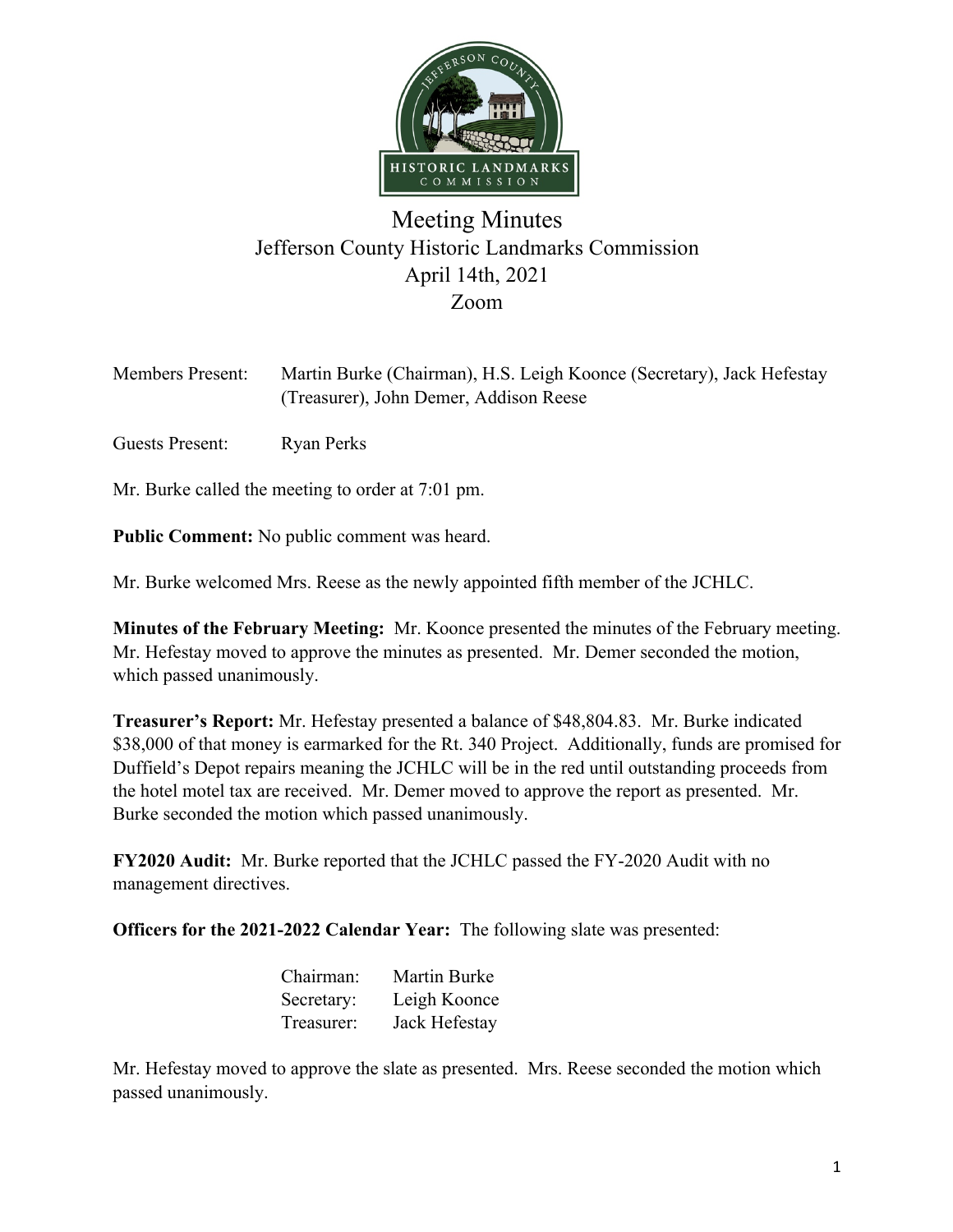**Rt. 340 Project:** Mr. Burke offered an update. The consultant hired by the JCHLC, Maral Kalbian, recommended we not consider a district nomination for Rippon because there are too many buildings missing and that there is no village core. Additionally, two of the proposed National Register nomination property owners declined participation in the NR program. Mr. Burke recommended the JCHLC direct Ms. Kalbian to research but not nominate *Wayside Farm* and *Strathmore*, per the property owners' requests. She will also write a history and document Rippon and Rt. 340 corridor including the Rainbow Road Club and Pappy's Place. Mr. Koonce moved that the JCHLC direct Ms. Kalbian to write a nomination for *Wayside Farm* but not submit it and to write a history with structures around Rippon. Additionally, once a response is received from St. John's Church, it, too, will be considered for nomination. Mr. Hefestay seconded the motion which passed unanimously.

**Use of Peter Burr Farm:** Mr. Burke reported the bread bakers will return on the second Saturday of each month. A request was made to utilize the Peter Burr Farm for a cook-out with 20-30 people. The JCHLC will not approve the request owing to concerns for the structure's safety. Mr. Burke also indicated the JC Parks and Recreation Department will cut the grass throughout the summer.

**Hosting of Doctoral Student:** Mr. Demer stated that a PhD student, Bright Alozie, is considering academic work on African American history in the area or possibly Phillipi, WV. If Jefferson County is selected, he may work in conjunction with the JCHLC at no cost to us.

**Preservation Fund:** Mr. Burke reported the JCHLC needs to raise \$15,000 by the year's end to hit \$80,000, which will then unlock a \$10,000 donation from the Jefferson County Historical Society and another \$10,000 donation from an anonymous donor. If members have prospective donors, they should send those names and addresses to Mr. Burke.

**Website, Facebook, and Instagram:** Mr. Burke reported that Mrs. Reese will take over work associated with updates to the website and social media.

**Court House Committee:** No report was offered.

**AmeriCorps Member:** Mr. Burke reported an AmeriCorps Member will start in August.

**National Register Updates:** Mr. Demer stated there has been no updates from Emily Vance on the progress of the nominations.

**Zoning & 106 Reviews:** Mr. Burke reported a new subdivision, King's Crossing, is planned close to St. James Church. No historic resources are being impacted, but the development will result in 250 new houses and 150 townhouses.

**Duffield's Depot:** Mr. Burke stated a security system may need to be installed.

**Shepherdstown Battlefield:** The Shepherdstown Battlefield Preservation Association will be paying for herbicide treatment on the ruins.